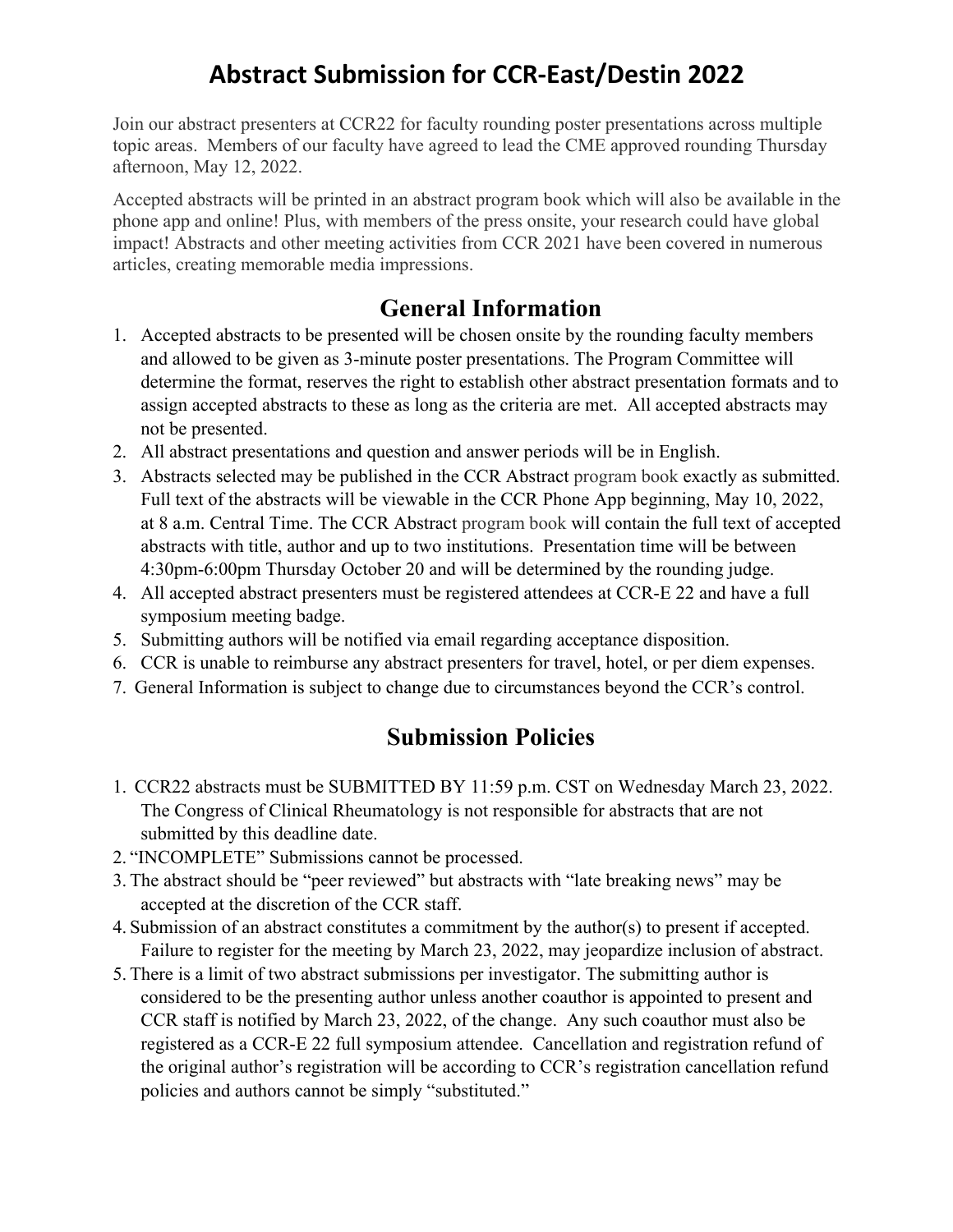- 6. Two investigators may not submit the same research; abstracts that appear to be replicate versions of a single study will be rejected. Submissions will be checked for duplication and replicate versions will be rejected.
- 7. Investigators should submit the abstract to only one category. A submitter must choose the category that best encompasses the abstract subject within the activity. Be sure to review all the abstract submission options before selecting and starting the submission process. Categories may be added, combined or deleted depending upon submissions.
- 8. Please follow all instructions for completing the submission. For general abstracts, be sure to structure the content into Background, Methods, Results, and Conclusion sections. Other submission types may require a slightly different structure.
- 9.Clarity of expression will be considered in the review process. The overall quality of language used should assure comprehension by the reader.
- 10. It is preferable to use a maximum of five unique abbreviations in the body of the abstract. Only the most widely recognized abbreviations should appear in the title. Place abbreviations in parentheses after the full word the first time it appears. Abbreviations increase the difficulty of reading and evaluating abstracts, which will be considered in the review process.
- 11. If authors' names appear on more than one abstract, their names must appear and be spelled identically on each abstract in order to facilitate proper indexing. **Do not list authors with initials only. If the presenter is not an author, then the presenter's name should be identified as the presenter under the author's name at the top on the abstract.**
- 12. After March 23, 2022, the system will be **closed**, and **complete** abstracts will be forwarded for the reviewing process. An author may not revise or resubmit an abstract in order to make changes or corrections after this deadline; the abstract may be withdrawn or, if accepted, the error may be indicated during the presentation.
- 13. A Presenter may not be changed after the March  $23<sup>rd</sup>$  submission deadline. However, if a Presenter must be replaced due to unavoidable circumstances, then a non-refundable \$100 administrative charge will be incurred.
- **14.** Proofread abstracts carefully to avoid errors before they are submitted. CCR is not authorized to make changes to a submission. This includes typographical errors. Your abstract, if selected, will be printed exactly as submitted. If the quality of the tables and graphics submitted is poor, it will also appear badly. **All tables and graphics should be included within the word text submission. Only the word text submission will be included for acceptance.**
- 15. If you choose to withdraw an abstract after the submission deadline, this request must be received by the CCR in writing and sent to  $\frac{\text{pmclain}(\partial \text{ccrheumatology.com})}{\text{prior}}$  to March 24, 2022. After this date, withdrawals are accepted but abstracts may still appear in the printed syllabus.
- **16.** All abstracts and posters **MUST** contain disclosures and a COID form must be completed and accompany the submission. Since the poster session is approved for CME credit, disclosures are absolutely required and **no abstract or poster will be accepted without the disclosures. If you have no disclosures to declare then simply put "No Disclosures."**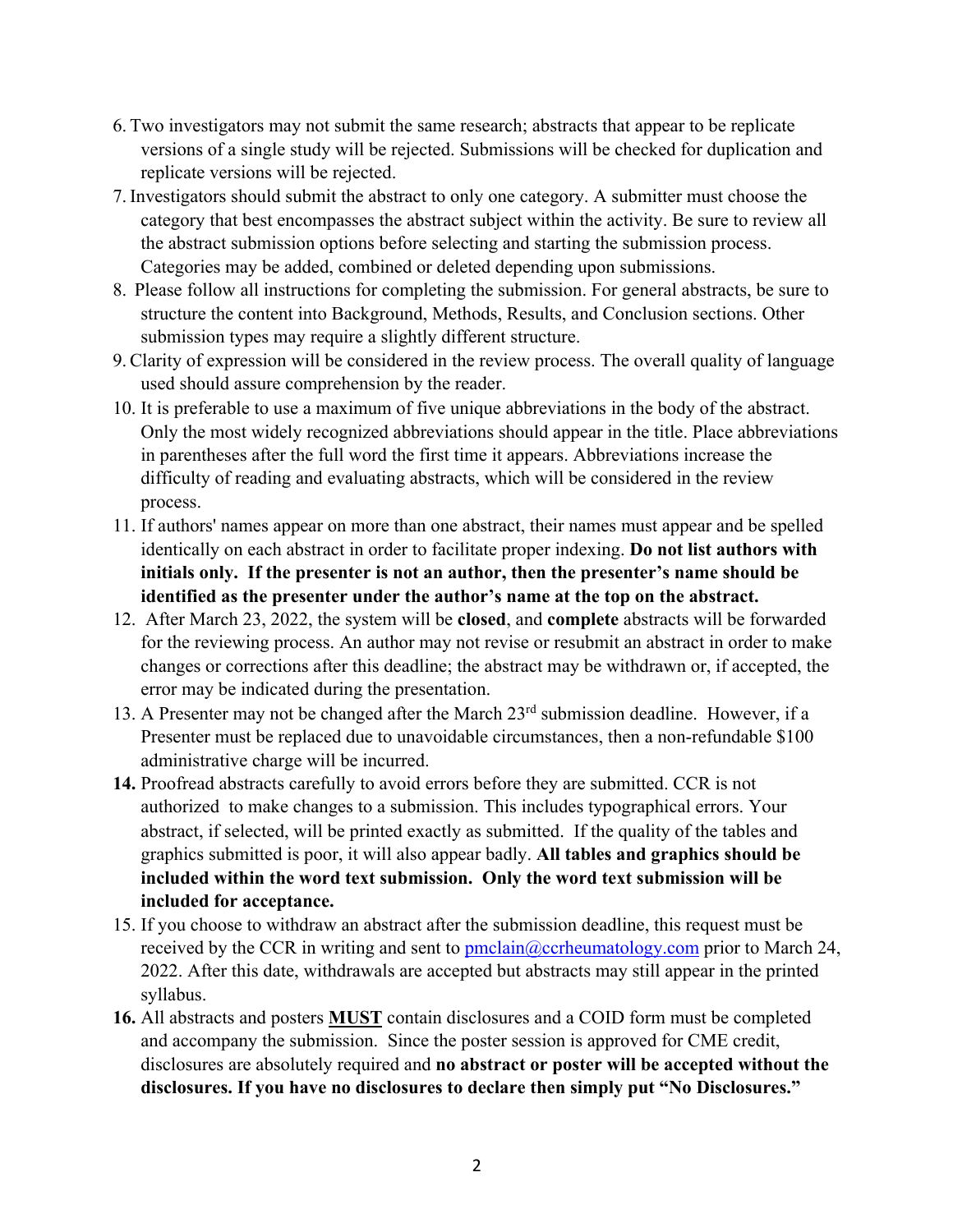# **Eligibility Policies**

- 1. Abstracts are eligible for consideration if the paper has been presented at a U.S. national or international meeting held prior to the CCR Annual Scientific Session.
- 2. No case reports will be accepted except those submitted through NYRIF and approved by NYRIF faculty.
- 3. Original abstracts may be considered but will need prior approval by CCR staff.
- 4. Any human experimentation must conform to the principles of the Declaration of Helsinki of the World Medical Association.
- 5. The Program Committee endorses the position of the American Association for the Advancement for Science in requiring assurances of the responsible use of animals in research. All submissions for consideration must be in compliance with the guidelines.

# **Disclosure Policies**

- 1. The presenter and lead investigator **MUST** have their disclosure information on all abstracts and posters. A complete COID form **MUST** be submitted with the abstract.
- 2. Presenting authors and lead investigators will be asked to comply with the ACCME Disclosure Policy. Indication of the relationship and the associated commercial entity is required for all presenting authors and the lead investigators.
- 3. **The presenting author may be an employee of a pharmaceutical company as long as the presenter's Conflict of Interest in the written abstract, on the poster and on the COID form accurately states any and all relationship(s) of the presenter to the company.** Presenters must also verbally disclose any pertinent conflicts of interest at the beginning of their presentations. *In addition*, *the presenting author must be someone who has integral information about the integrity of the data, accuracy of the data analysis, and can approve the data for presentation.* The disclosure must contain the main conflicts of interest that the authors would have disclosed.
- 4. All disclosures from presenting authors and lead investigators must be received by **March 23, 2022**.
- **5. Failure of lead investigator or other approved presenter to submit a completed COID form and disclosure information on an abstract or poster will result in the removal of an accepted abstract from the program.**
- 6. COID forms are available for download on the CCR website and should be completed and uploaded with the abstract in the requested location in the registration portal process. All abstracts may **only** be submitted by the presenter during the presenter's registration. Lead investigators with expired or nonexistent disclosure information will automatically be sent email notification and failure to provide accurate disclosure by the deadline will result in non-inclusion in the final print and online versions.
- 7. Primary responsibility for compliance with any disclosure or nondisclosure requirements resides solely with researchers and/or research sponsors (including, but not limited to, academic institutions, commercial entities, and non-profit organizations).
- 8. Traditional flat board poster boards for presentations will be used and **the presentation MUST CONTAIN the disclosure information of the presenting author and lead**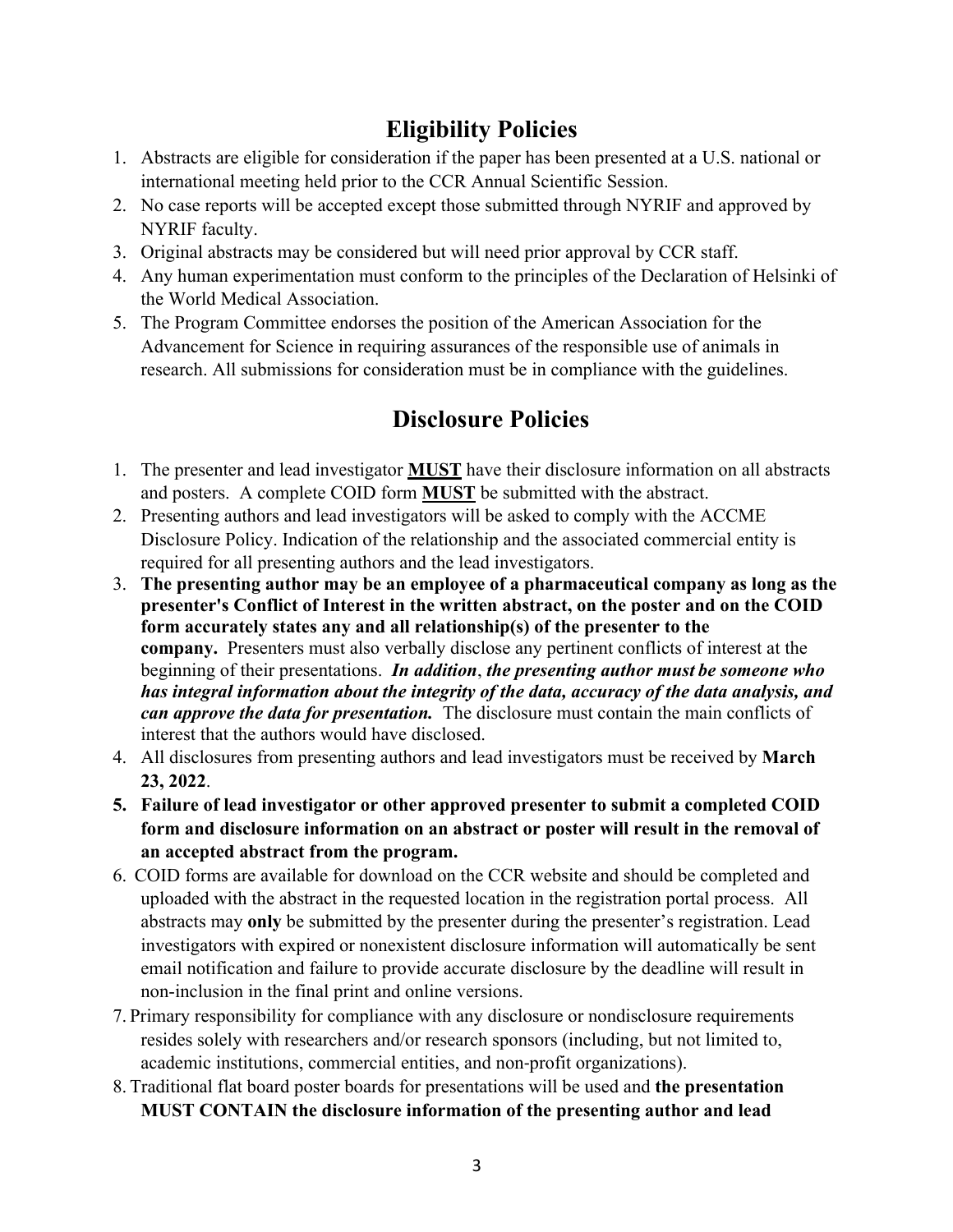**investigator somewhere on the poster** and presenters will be required to verbally disclose at the beginning of their presentations. **Poster presentations without disclosure information will be removed from a poster board.**

### **Abstract Presentation**

- 1. At the time of an abstract submission, the submitter must be the presenting author. To be eligible to present, authors **MUST** confirm that they have full access to all of the data in the study and take responsibility for the integrity of the data, accuracy of the data analysis, and approving the data for presentation.
- 9. The presenting author need not be the first author and **may be an employee of a pharmaceutical company as long as the presenter's Conflict of Interest in the written abstract, on the poster and on the COID form accurately states any and all relationship(s) of the presenter to the company.** Presenters must also verbally disclose any pertinent conflicts of interest at the beginning of their presentations. *In addition*, *the presenting author must be someone who has integral information about the integrity of the data, accuracy of the data analysis, and can approve the data for presentation.* **The disclosure must contain the main conflicts of interest that the authors would have disclosed.**
- 2. The presenter is required to speak English when presenting, as this is the designated language of the meeting.
- 3. Only one presenter is permitted per abstract.
- **4. Important: The presenting author is the sole point of contact for all abstract co-authors. CCR will direct all co-author inquiries to the presenting author, who MUST be the submitter.**

### **Permissions and Reprints**

The Annual Meeting is a private event. Programs presented at the meeting are for the education of attendees and purchasers of recorded presentations as authorized by CCR. The information and materials displayed and presented during this meeting are the property of the CCR and the presenter and cannot be photographed, copied, photocopied, transformed to electronic format, reproduced, or distributed without written permission of the Congress of Clinical Rheumatology and the presenter. Any use of the program content for commercial purposes (which includes, but is not limited to, oral presentations, audiovisual materials used by speakers, and program handouts) without the written consent of the CCR is prohibited. This policy applies before, during, and after the meeting. The CCR will enforce its intellectual property rights and penalize those who infringe upon them.

### **Abstract Submission Instructions**

# **Entering Abstract Information**

#### **A. Title**

**1.** Do not italicize, underline, superscript or subscript any items in the title. **Do not**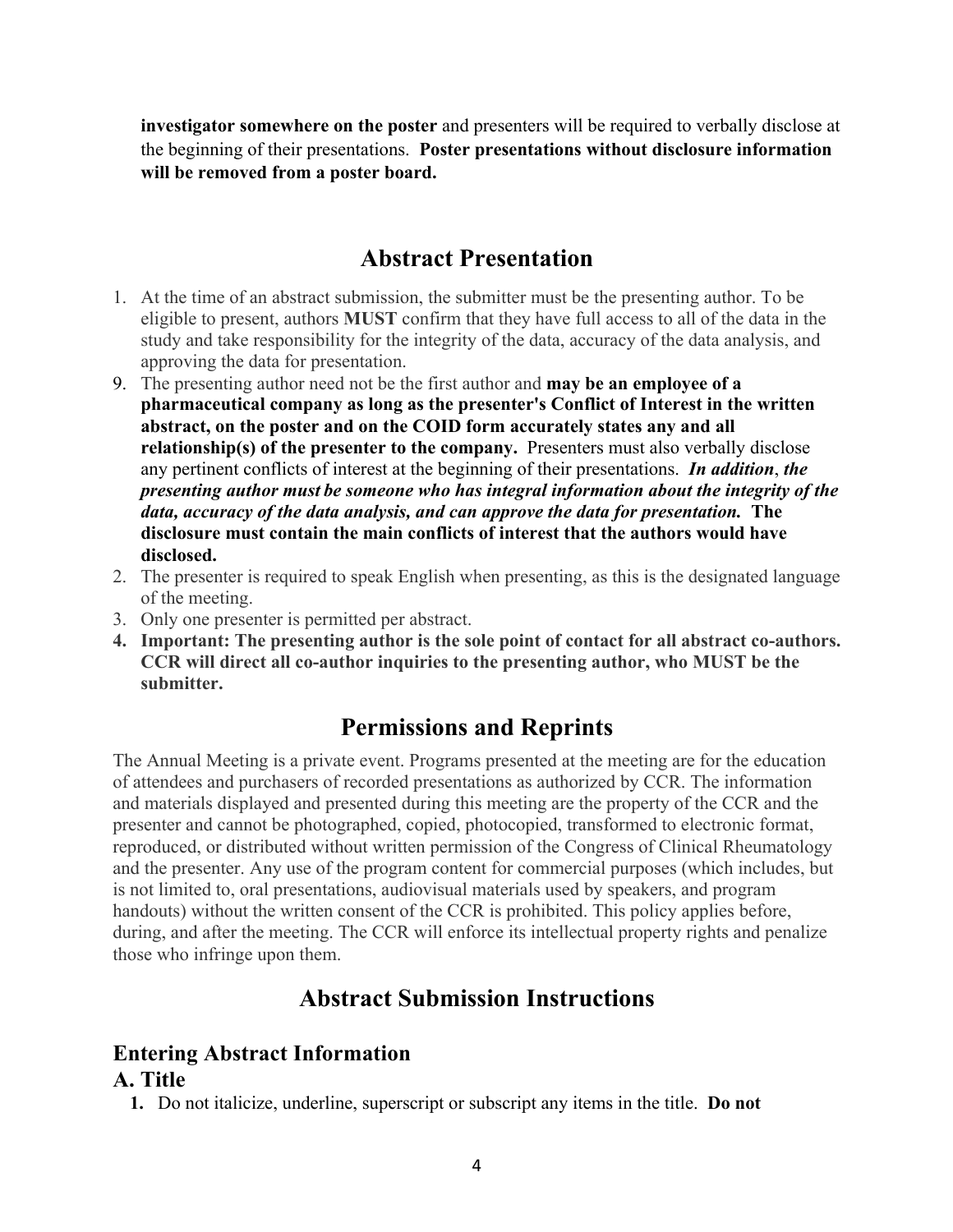#### **capitalize all letters in the title.**

- **2. Do NOT put CCR guidelines, dates or submission information on your abstract.**
- 3. Do not include authors in the title. If you enter authors in the title, they will be removed. Please list authors under the title line.
- 4. Do not include institutions in the title. If you enter institutions in the title, they will be removed. If desired, institutions may be listed under the author line.
- 5. Capitalize the first letter of all major words in the title as well as articles and conjunctions of four letters or more.
- 6. It is not necessary to capitalize prepositions or words four letters or less in headings.
- 7. Do not use abbreviations in the title, unless they are well known and accepted. Common abbreviations may be used in the abstract body.
- 8. Do not end the title with a period.
- 9. If the title contains more than one statement, use only one space after a period or colon.
- 10. Do not use a comma before "and" in a series.
- 11. Use a comma for number 1,000 and above.
- 12. Substitute a colon for a dash/hyphen except when using prefixes.
- 13. Do not use quotation marks in a title.
- 14. Hyphenate the first prefix word when there is more than one prefix word used such as Non- Anti...

### **B. Institutions and Authors**

- 1. Authors should be listed below the title. List the complete name including a full first name and initials.
- 2. Please use English characters when entering names and eliminate any non-English characters such as tildes and umlauts.
- 3. Do not include title, degrees, or suffix.
- 4. If more than one abstract is submitted, please spell authors in exactly the same manner. This is important when indexing all authors in the CCR phone app planner systems.
- 5. The author order is the order that authors will be listed in publications if the abstract is selected for presentation.
- 6. The contact information is not used as part of the institutions listed in any abstract publication. Institutions are entered in a separate area.
- 7. The submitting author will be notified about the outcome of the review and selection process.
- 8. Anything listed on the abstract may appear "as is" in the CCR Poster syllabus book and on the cell phone app.

## **C. Abstract (Important Issues)**

- 1. **No case reports will be accepted** except those submitted through NYRIF and approved by NYRIF faculty.
- 2. Abstracts MUST conform to specific size limits or they will remain in an incomplete status and will not be reviewed. Your abstract may not contain more than 2,750 characters, **not including spaces.** Any graphic, table or picture should be included in the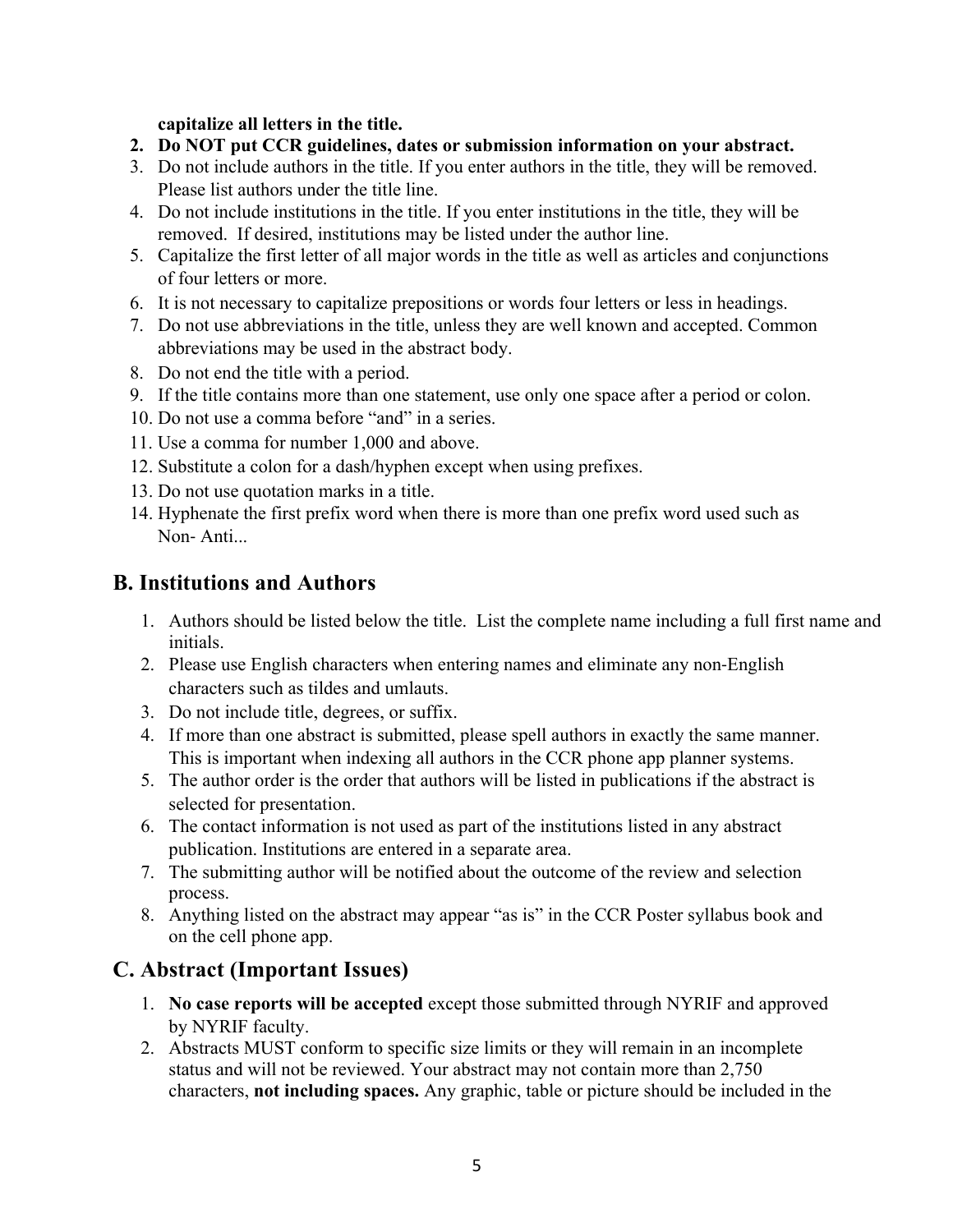body of the word doc and is not included as part of the 2,750-character limit.

- 3. Use the standard Times New Roman font for text and Symbol font for symbols (DO NOT USE A THIRD-PARTY SYMBOL FONT!); any other fonts will not be accepted. Set all text as flush left, unjustified, and wrapping text as you type. Do NOT place hard returns at the end of each line.
- **4. The abstract must be a word doc. No pdf files will be accepted.**

### **Abstract Body/Text**

- 1. **No case reports will be accepted** except those submitted through NYRIF and approved by NYRIF faculty.
- 2. You may upload the body of the abstract directly into the space provided for the abstract body. **All graphics &/or images must be incorporated into the word doc**. Do not upload them separately. Only one word doc may be uploaded per abstract.
- 3. Please do not use more than five unique abbreviations in the body of the abstract. Spell out the complete phrase followed by the abbreviation in parentheses the first time the abbreviation is used. Abbreviations are not allowed in the title of the abstract, unless well-know, i.e., MTX, TNF.
- 4. Do not include the title in the abstract body. The title and authors are not included in the character count.
- 5. Do not include institutions in the abstract body. They may be listed under or with the authors.
- 6. The abstract must be presented in the following sequence, using the headings listed: **Background:** In an initial paragraph, provide relevant information regarding the background and purpose of the study, preferably in no more than one or two sentences. **Methods:** Briefly state the methods used. **Results:** Summarize the results in sufficient detail to support the conclusions. **Conclusion:** State the conclusions reached. It is not satisfactory to state "the results will be discussed."
- 7. Please proofread carefully for factual, spelling, and size errors. If accepted, the abstract will be published exactly as it appears on the online submission system confirmation page.
- 8. All abstracts and posters **must** contain a disclosure either under the authors' line or at the end of the abstract.

### *Clinical Implications*

1. In a couple sentences, state the main clinical implications (or significance) of your study.

2. This information may be used as discussion points in educational activities at CCR 2022.

### *Tables*

- 1. You may include an image of a table, but it **MUST** be inserted in the abstract's word doc body.
- 2. A table equals 600 characters, but it will **not be included** as part of the 2,750-character limit if inserted into the word doc.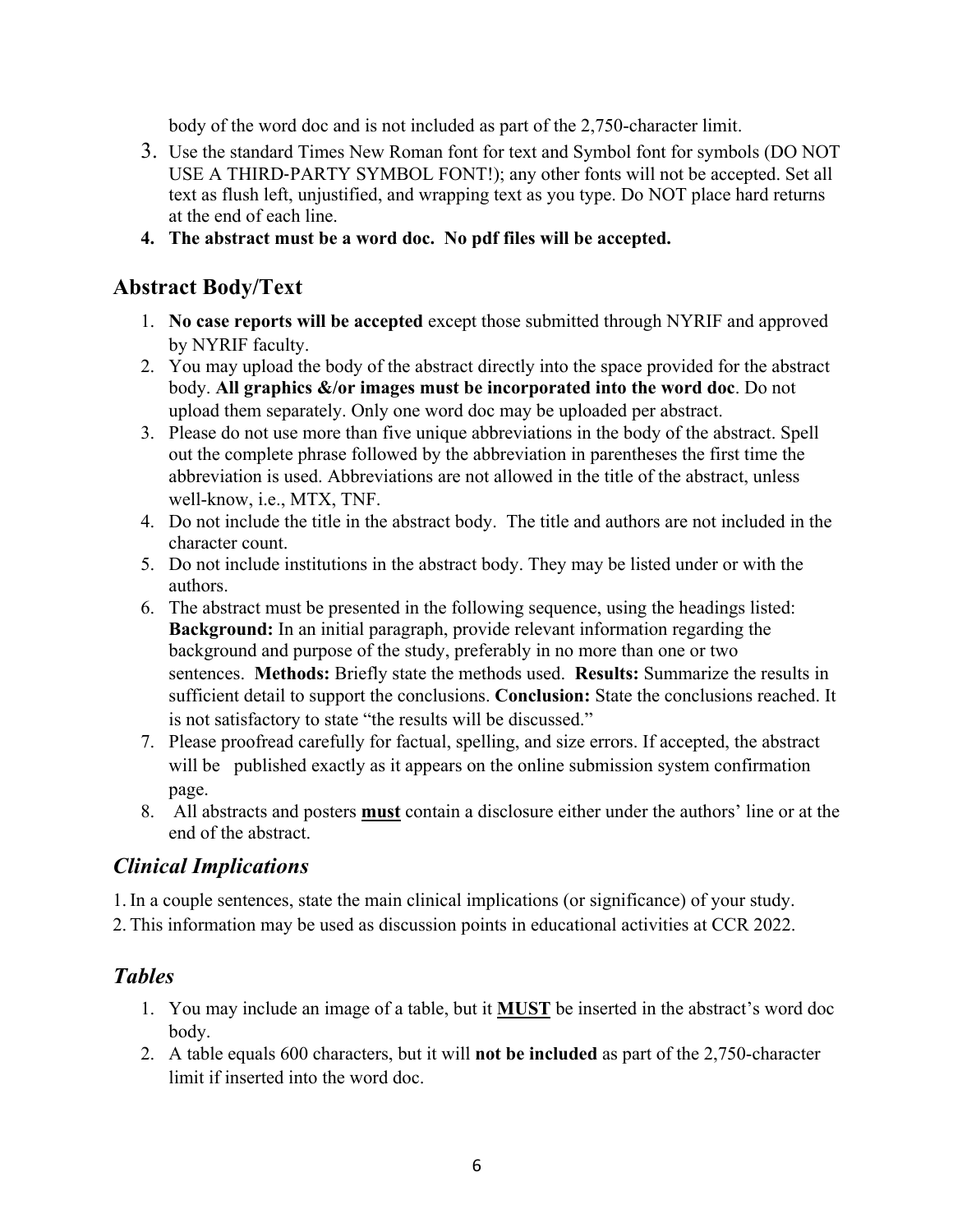## *Graphics*

- 1. Graphics should be high resolution and **MUST** be inserted into the word doc abstract body.
- 2. Please keep in mind that large and/or complex graphics may not be readable in print or electronic formats.
- 3. There should be no "white space" or border around the graphic.
- 4. A graphic equals 600 characters and **is not included** as part of the 2,750-character limit as long as it is included in the word doc body.

### **D. Revisions**

Revisions to your submission can be made until March 23, 2022. Please be certain to notify CCR staff if you have made and uploaded a revision so that the newest version will be used. **No changes will be accepted after March 23, 2022.** This includes adding authors to your author block or changing presenters.

### **E. Changing Presenting Authors**

17. If your abstract is selected for presentation, you may change the presenting author to any author listed on your abstract. Any such coauthor must also be registered as a CCR-E 22 full symposium attendee. Cancellation and registration refund of the original author's registration will be according to CCR's registration cancellation refund policies. Replacement of authors cannot be simply "substituted." You may not change the presenting author to someone who is not listed on your submission and you may not add authors after the submission deadline. If you would like for these changes to be reflected in the published version of your abstract, you must notify CCR ( $pmclain@ccrheumatology.com$ ) no later than March 23, 2022. Any presenting author must be a registered attendee, submit the abstract or upload the abstract into their registration and follow all policies and requirements of presenting authors. A Presenter may not be changed after the March  $23<sup>rd</sup>$  submission deadline. However, if a Presenter must be replaced due to unavoidable circumstances, then a non-refundable \$100 administrative charge will be incurred. The presenter change may not appear in printed syllabus, phone app, online, etc.

### **Poster Presentation Policies - Traditional Flatboard Posters**

- 1. Poster presentations and faculty rounding by thought leaders will be at 4:30pm on Thursday May 12, 2022. The posters should be up by 12 midnight CST on Wednesday May 11, 2022 and remain up until the conclusion of the poster rounding session Thursday night for attendee viewing.
- 2. Presenters are required to attend their boards during the 4:30pm-6pm faculty poster rounding session on Thursday. Failure to respond otherwise to the Presenters Acceptance email within 48 hours indicates your acceptance of this day/time.
- 3. Poster boards will be grouped together based on like subject matter. Faculty educational rounding will be scheduled during this time to encourage attendees to visit the poster sessions and interact with the presenters. Presenters with two posters in different